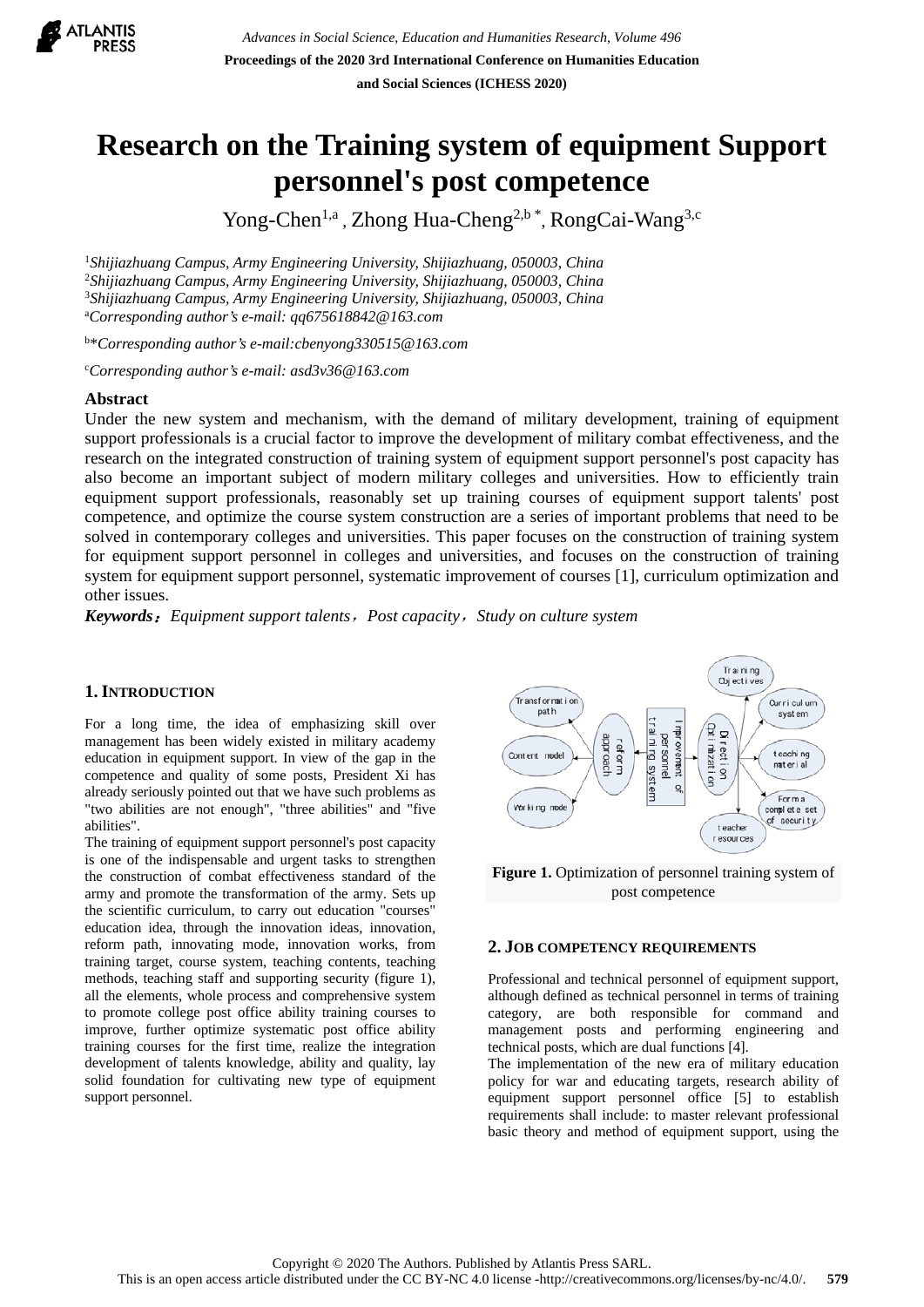method, operating practice skills and organization has thick engineering technology and certain tactics, have a solid command of equipment safeguard, equipment use and maintenance, organization, planning, training, management ability, to adapt to the equipment support team wartime protection with the need of maintenance support management at ordinary times, the equipment safeguard responsibility needs, and part-time staff (assistant), assistant engineer, engineer office ability and basic quality. See Figure 2 for details.



**Figure 2.** Post competence standard system

#### **3. CURRENT SITUATION OF TRAINING CURRICULUM SYSTEM**

At present, training courses for equipment support talents in colleges and universities are mainly arranged in the last year or last semester of military school for teaching and training.

The main contents include: understanding the major combat, maintenance and support tasks of the major and the relevant army training outline, and being familiar with military training regulations; Master the basic theory, knowledge

and skills of the first-term professional, be familiar with the tactics of relevant professional teams and classes (groups), organize and use major equipment and information technology to carry out professional training; Able to manage troops, accurately understand superior intentions, and lead professional teams to complete basic combat and equipment support tasks; Have strong ability of independent study and job transfer. The above can be summarized into five parts: professional knowledge, professional skills, professional training, leading troops management, and post transition, as shown in Figure 3-1.



**Figure 3.** The curriculum system of post competence training

#### **4. SYSTEMATIC IMPROVEMENT OF CURRICULUM**

The position holding ability is the key point of equipment support personnel training.Only by strengthening the curriculum system of training talents' post competence and cultivating talents for war is to train them to win informationized war and effectively fulfill their missions and tasks, can we achieve the goal of building a world-class army.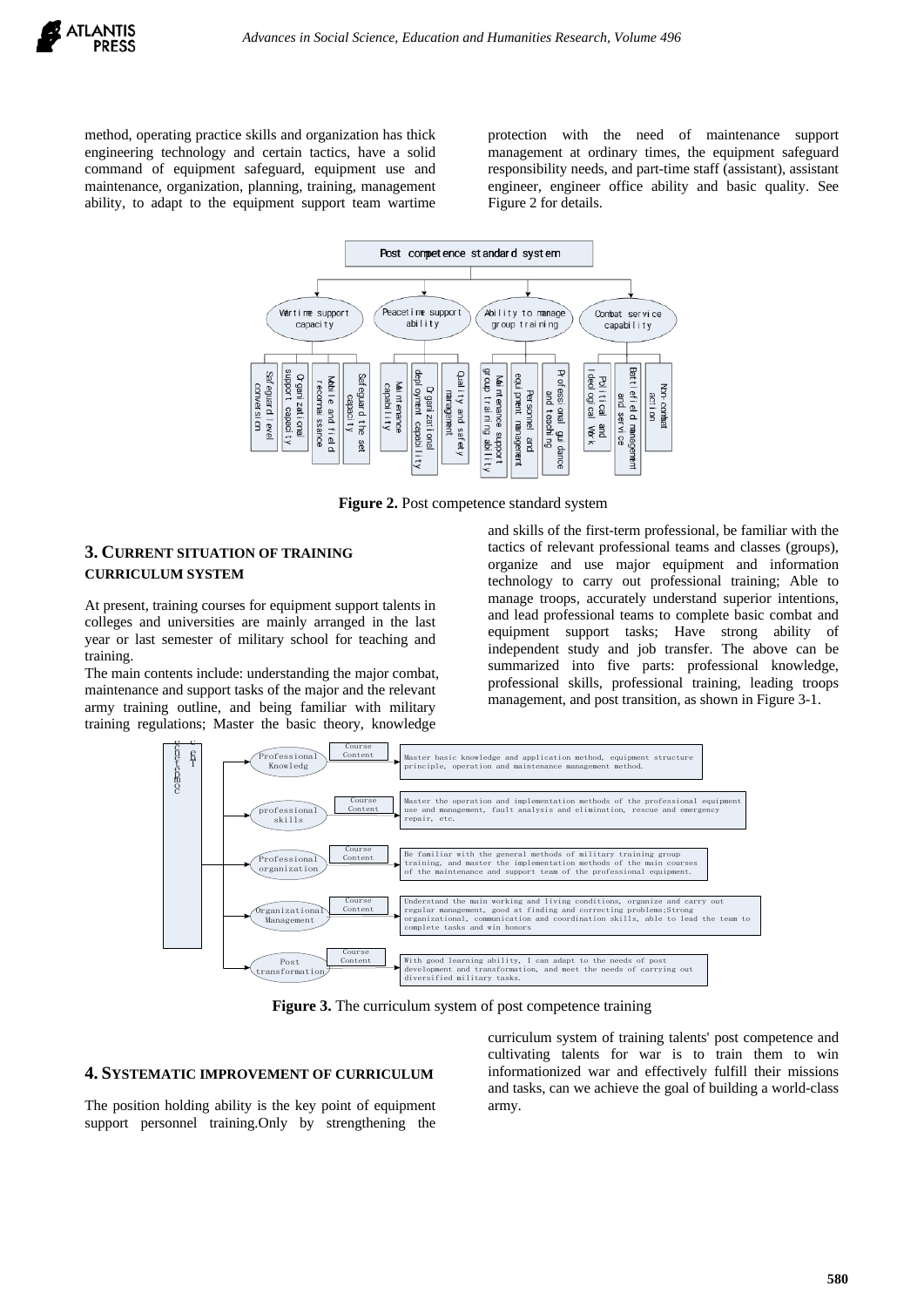

Based on years of practical experience and the generation rule of equipment support post competence, this paper studies and establishes the progressive generation way of equipment support post competence. The course system should be optimized and designed. Specific work can be improved from the following aspects.

## *4.1.The proportion of courses to solve practical problems in increasing post capacity [6]*

With the guiding ideology, basic theory, working procedures and methods of modern equipment support as the core, the equipment maintenance technology means and standardized technological process are used to cultivate the ability of equipment support personnel to solve practical problems in peacetime equipment support.Based on the theory, method and means of field rapid rescue and emergency repair, according to the actions of the equipment support unit in various stages of combat, the students' ability to solve practical problems of wartime equipment maintenance was cultivated.

## *4.2.To improve the practical effect of training courses in post capacity*

Through large-scale practical training courses, the organization and implementation ability of personnel equipment support should be improved, good technical style, practical equipment support skills and organization and command ability should be cultivated, the comprehensive quality and the ability of personnel to take their first post should be comprehensively improved, and finally they will become the primary equipment support command officer with good development potential.

# *4.3.Using modern educational teaching means to enhance the effect of post capacity training*

ully application of modern education teaching method, course, micro class new teaching methods applied to the teaching links, such as the virtual reality technology, multimedia technology and other new technology to combine with teaching, expand the equipment support personnel study time and space, provide them with various learning means and methods, improve the efficiency of education teaching, improve the efficiency of the post office ability training.We should focus on the transformation from classroom based physical classroom to information technology-enabled mixed teaching and intelligent classroom, promote the reform of combat-oriented teaching based on weapons and equipment and based on the environment of land battles, and promote diversified assessment methods such as process assessment and comprehensive application ability assessment.

## *4.4.Update the course content of post competence in time [7]*

Training objectives and teaching content is of course the position the ability to generate effective support, to resolve the course content and force disconnect, overlapping, the problem such as obsolete backwardness, improve casting the soul of the course content, docking battlefield, service unit, focus on cultivating students around military problems for analysis, evaluation and creation ability of high order, innovative, and the difficulty of the course, to ensure that support the teaching goal of teaching content and high precision.

# *4.5.We will strengthen the construction of teaching staff and improve supporting facilities*

Building to form a can not only master teaching law, but also guide forces the dawn of war practice good teaching faculty team, continue to carry out practical teaching backbone training, in-depth soldiers organized lessons with training research, writing case, focus on strengthening faculty understanding of military training and combat, improve teachers teaching incentive policies, promote the faculty ability quality of the overall transformation.To further improve teaching guarantee conditions, according to the need to strengthen the teaching place, training venues, equipment and simulation training and online platform construction, speed up the receiving equipment and simulation training equipment, new teaching simulation system research and development, introduction, building operations and equipment support simulation training in the integration of simulation training conditions and experimental environment.

## **5. CONCLUSION**

The training course of post holding ability is the core carrier to train the knowledge ability and post holding ability of talents. The optimization of the course system is an effective way to realize the comprehensive improvement of post holding ability and quality of talents.In the military education policy of the new era, it is proposed to educate people for war. Its essential connotation is that colleges and universities should focus on winning informationized wars, effectively performing missions and tasks, and training talents for achieving the goal of building a strong army and building a world-class army.

#### **References**

[1] Zhang Xu, Guan Yibing, Yao Jin-hai, et al. Research on the Training of office-holding Ability of trainees for growing cadres [R]. Chinese military Education.2012.24  $(4)$ : 78-93.